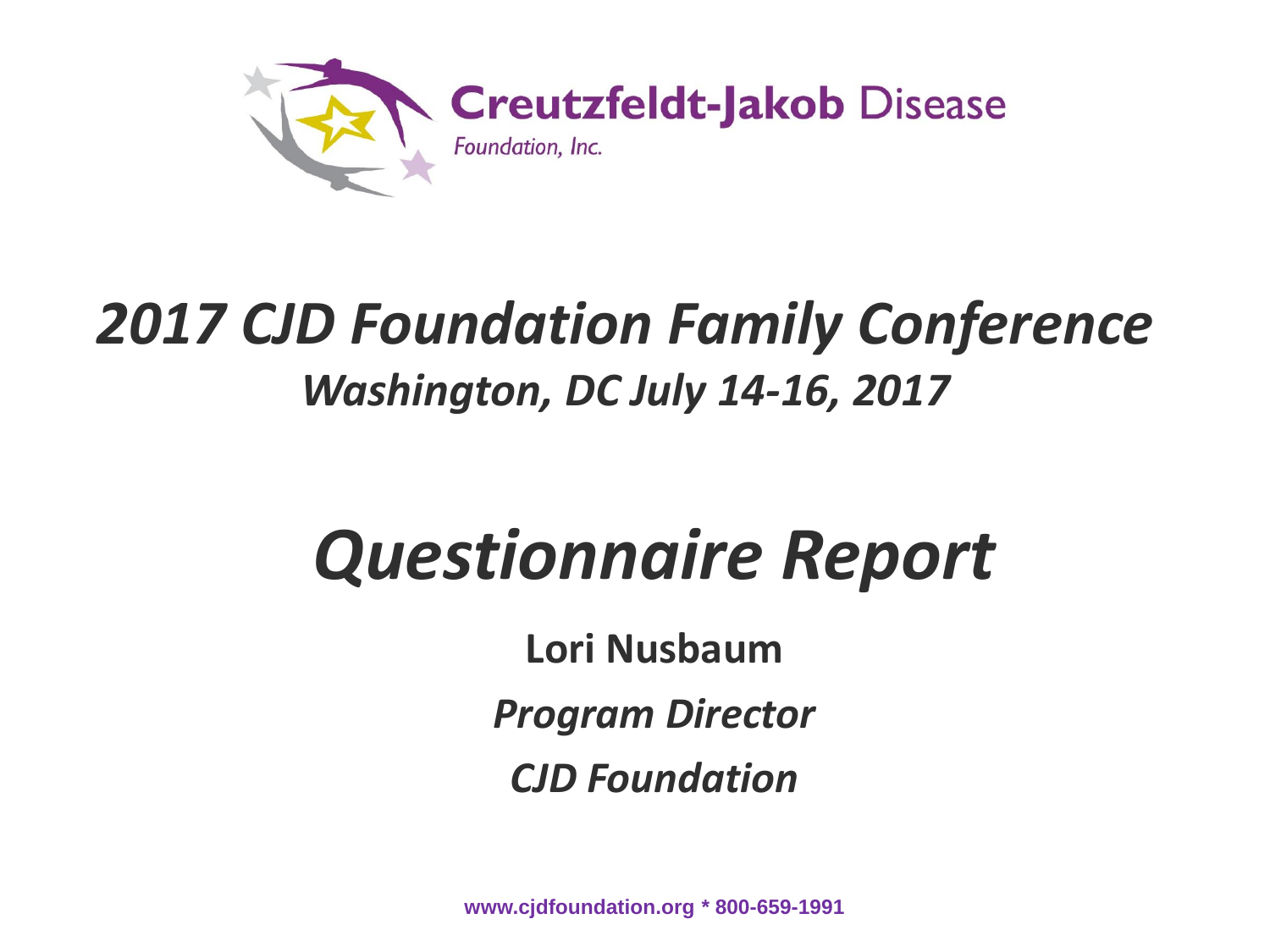### *Summary*

- **We have 3702 patients in our database**
- **Data has been collected since 2000**
- **The questionnaire underwent revisions in 2004, 2008 and 2011**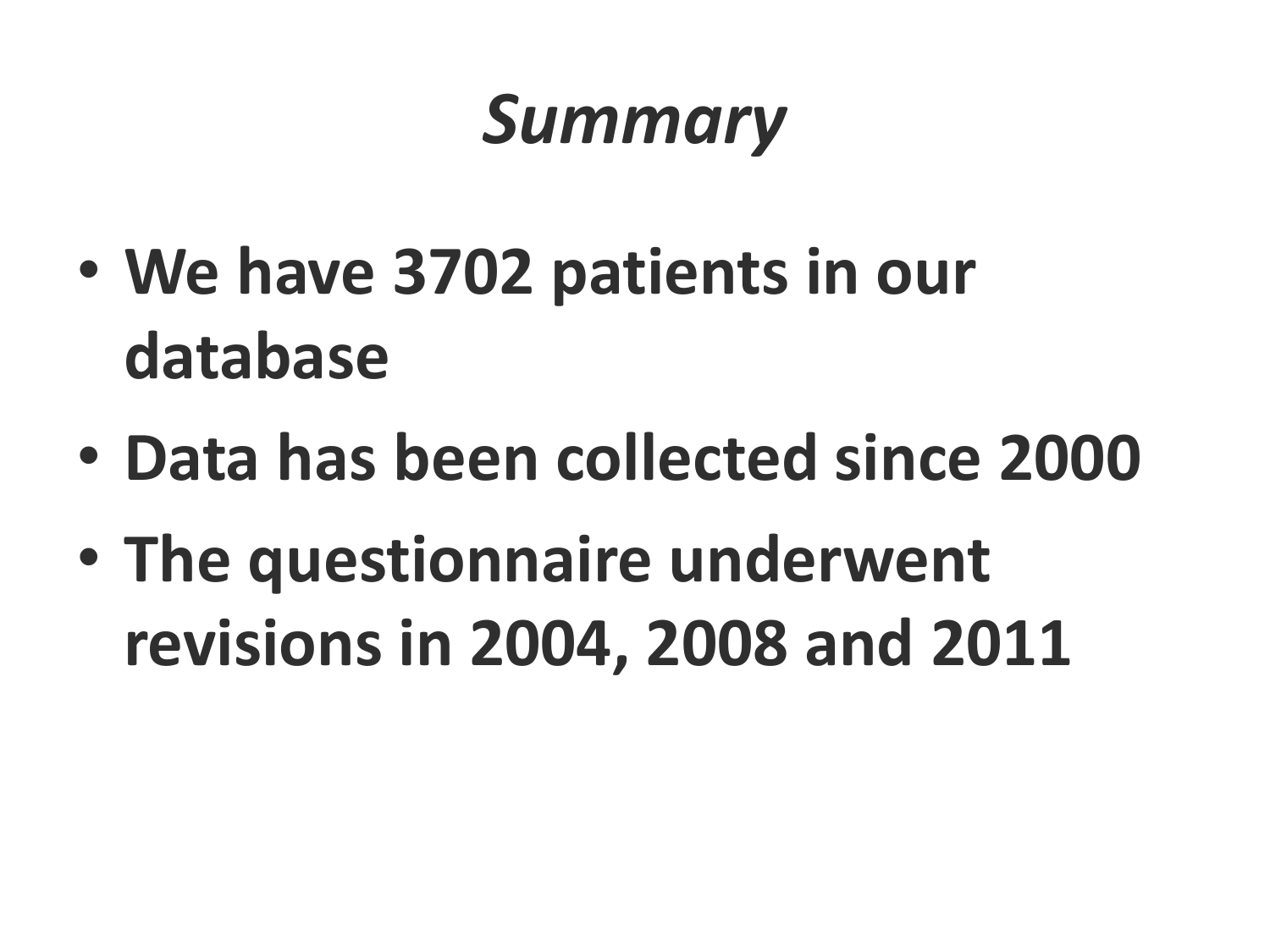# *Summary (cont.)*

- **Before 2004, questions were in narrative form**
- **Narratives are difficult to process for statistical analysis**
- **1304 patient questionnaires in total have been returned**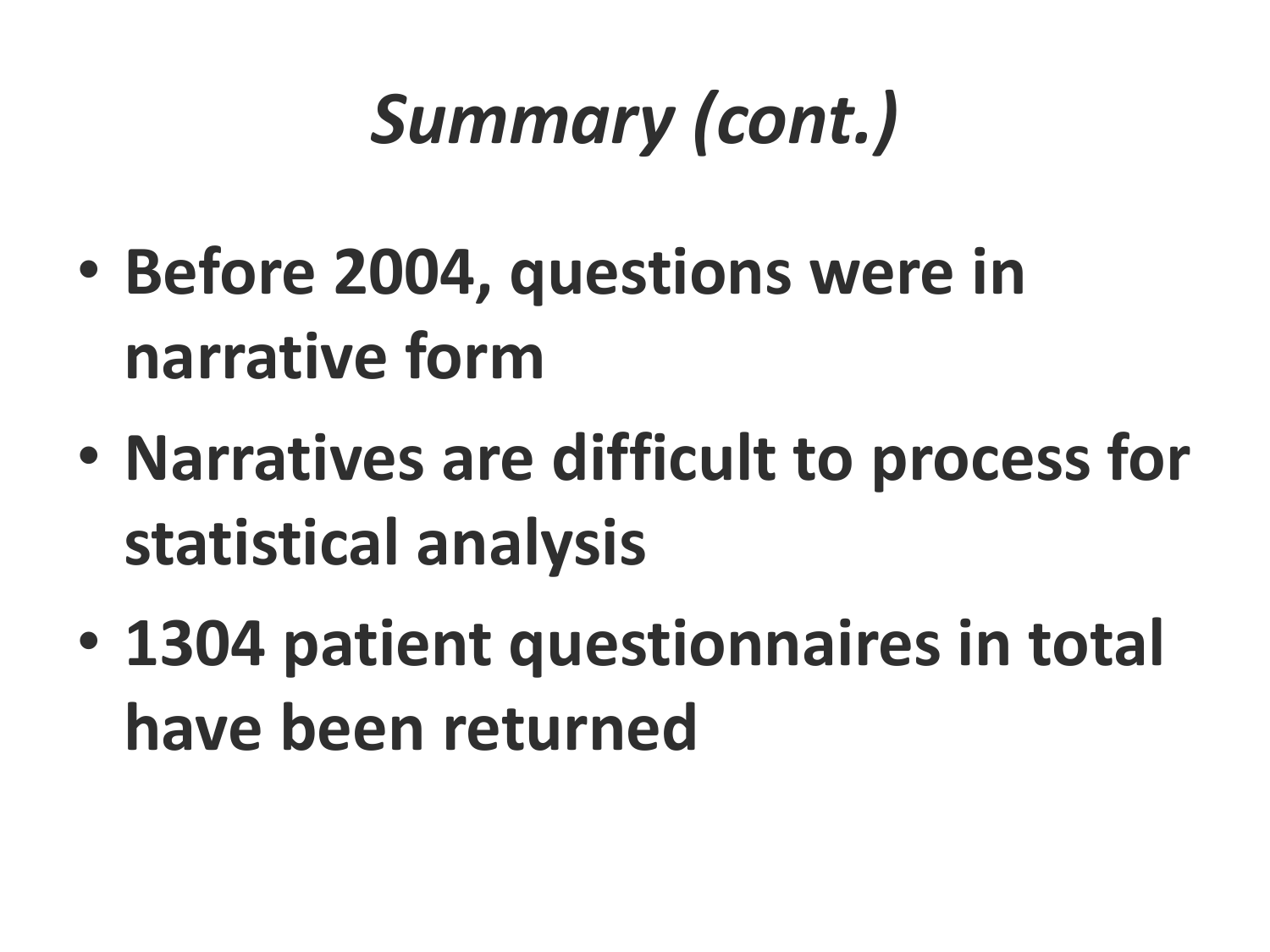### *Demographics*

#### **Gender (1304 Patients)**

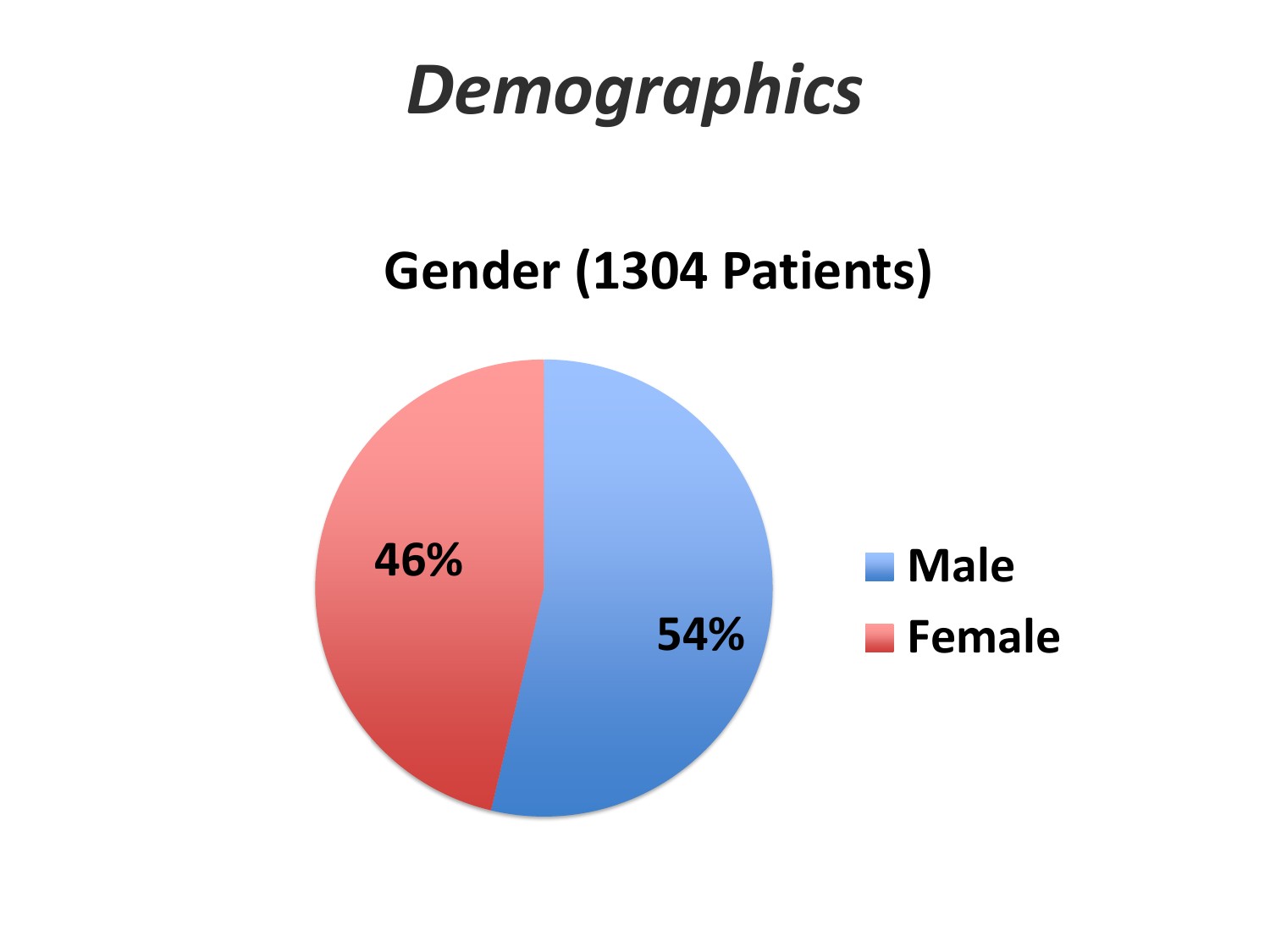### *Age At Death*

- **Youngest person, age 16; oldest, age 96**
- **65 is the average age at death**

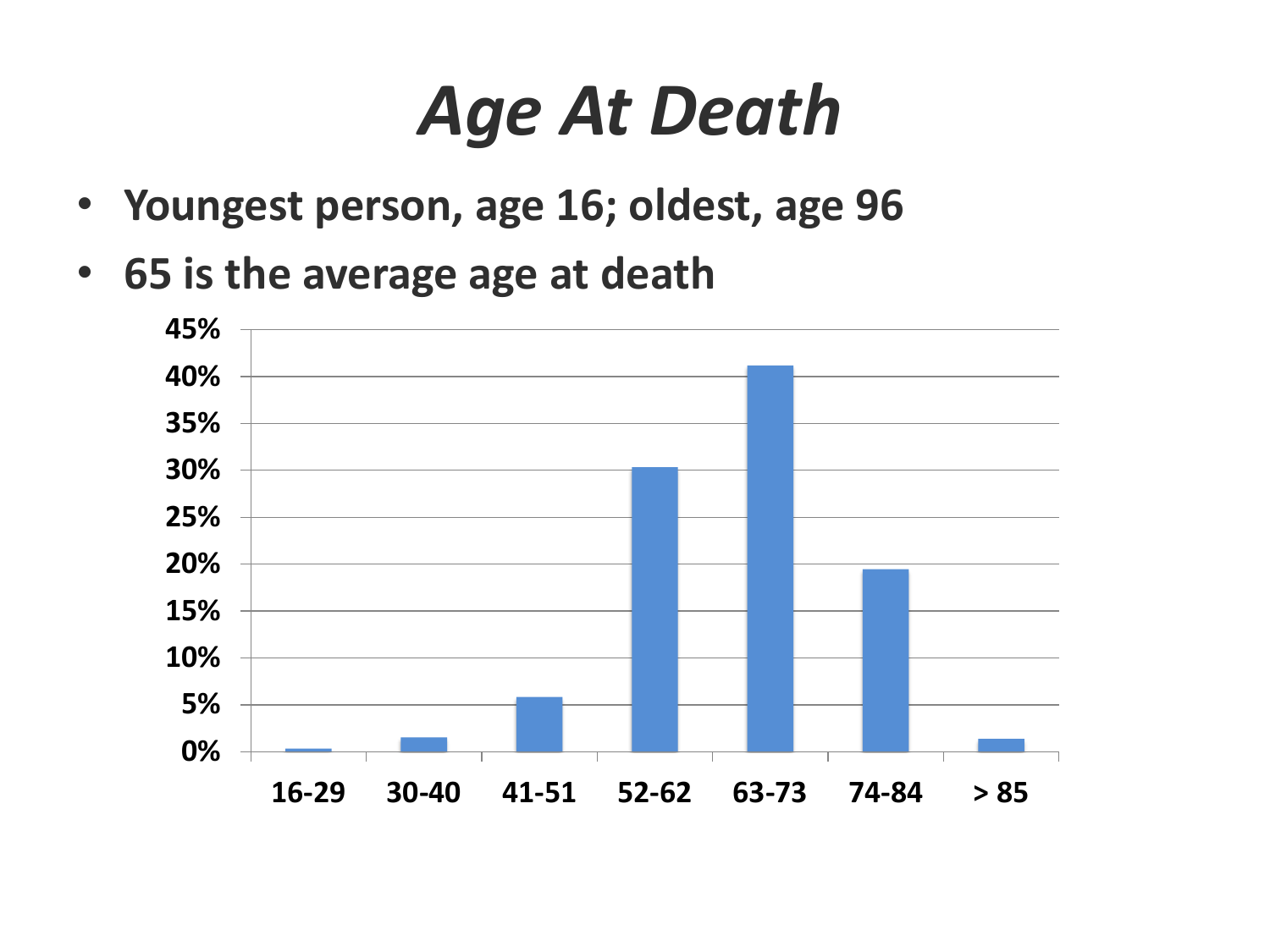# *Ethnic Origin*



• **\*107 (8%) patient questionnaires with missing data.**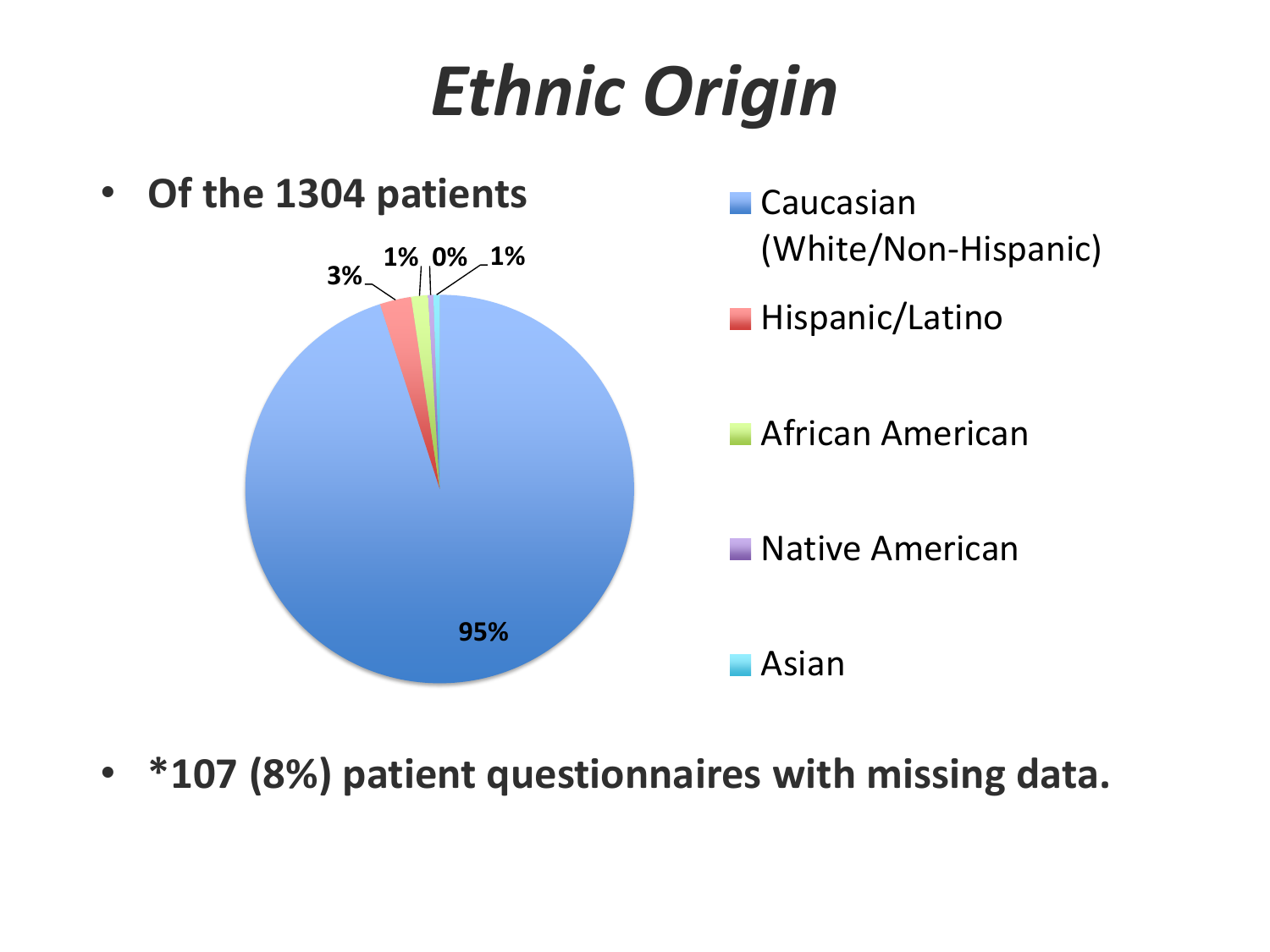# *Duration of Illness*

• **Of the 1304 patients**



**\*96 (8%) patient questionnaires with missing data.**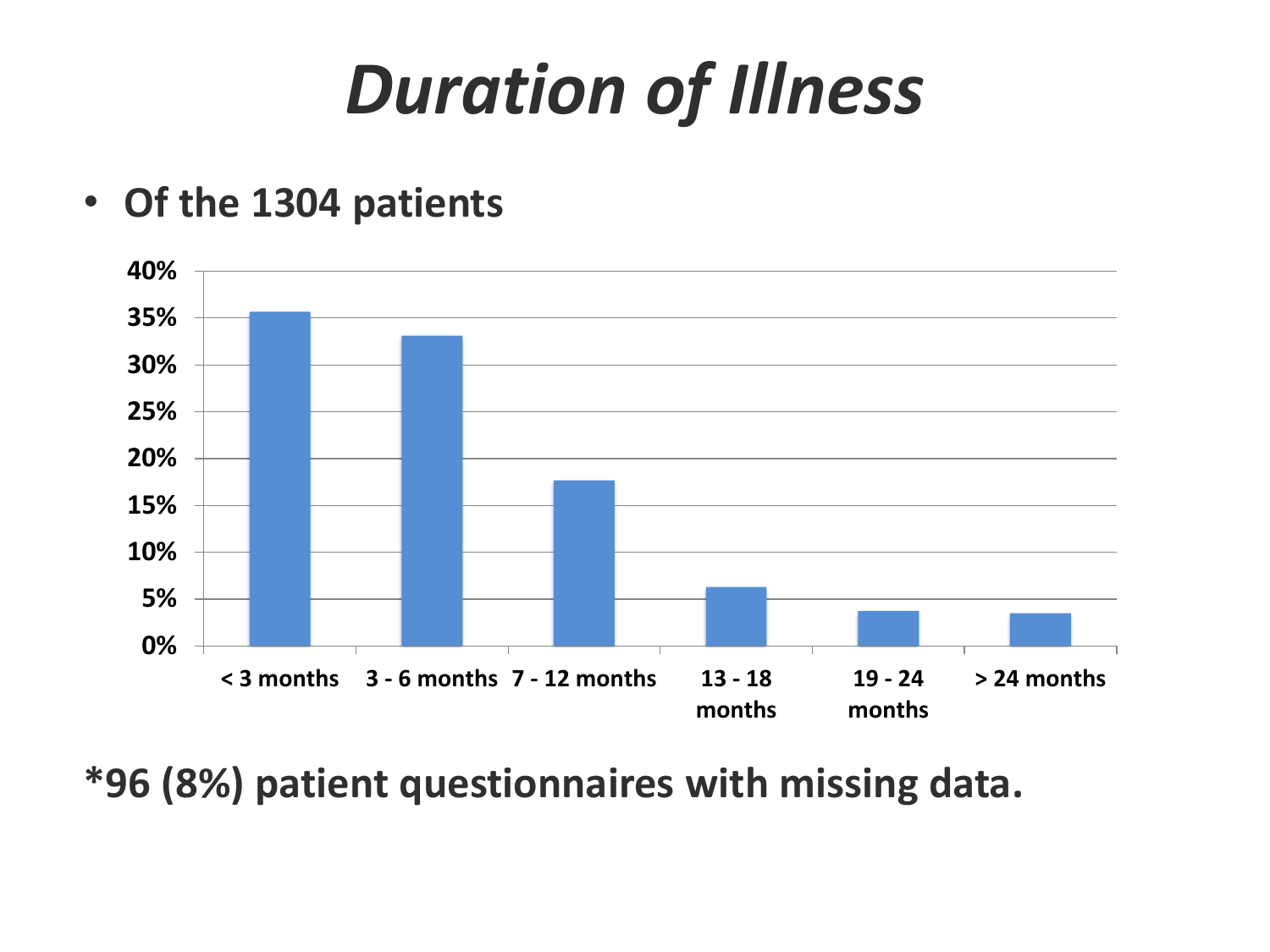### *Unusual Stress Prior to the Onset of Symptoms*

• **Of the 1304 patients**



• **\*295 (23%) patient questionnaires with missing data.**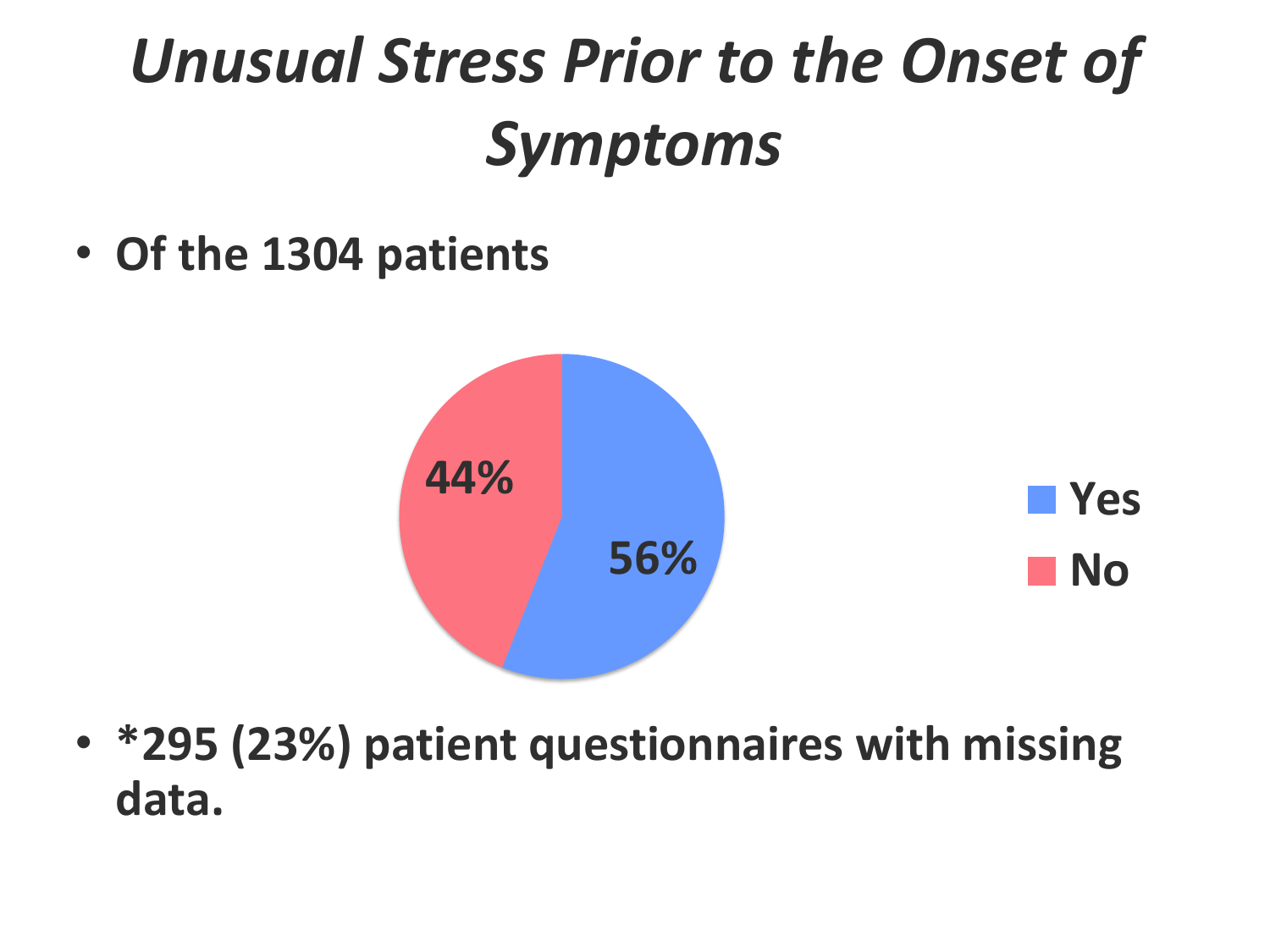# *Did Patient Develop Dry Cough*

• **Of the 1304 patients**



• **\*367 (28%) patient questionnaires with missing data.**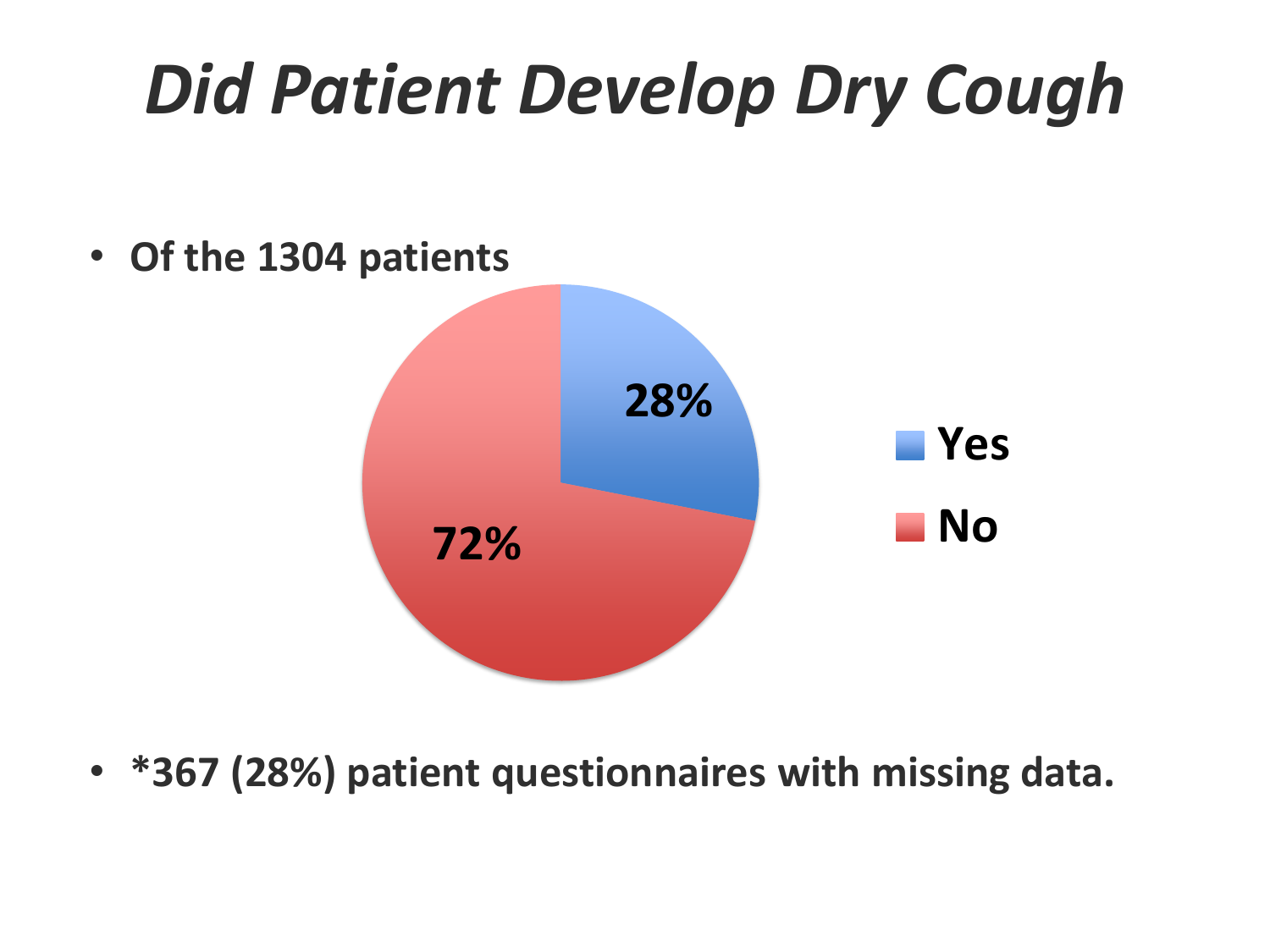

• **753\* (58%) patient questionnaires with missing data**.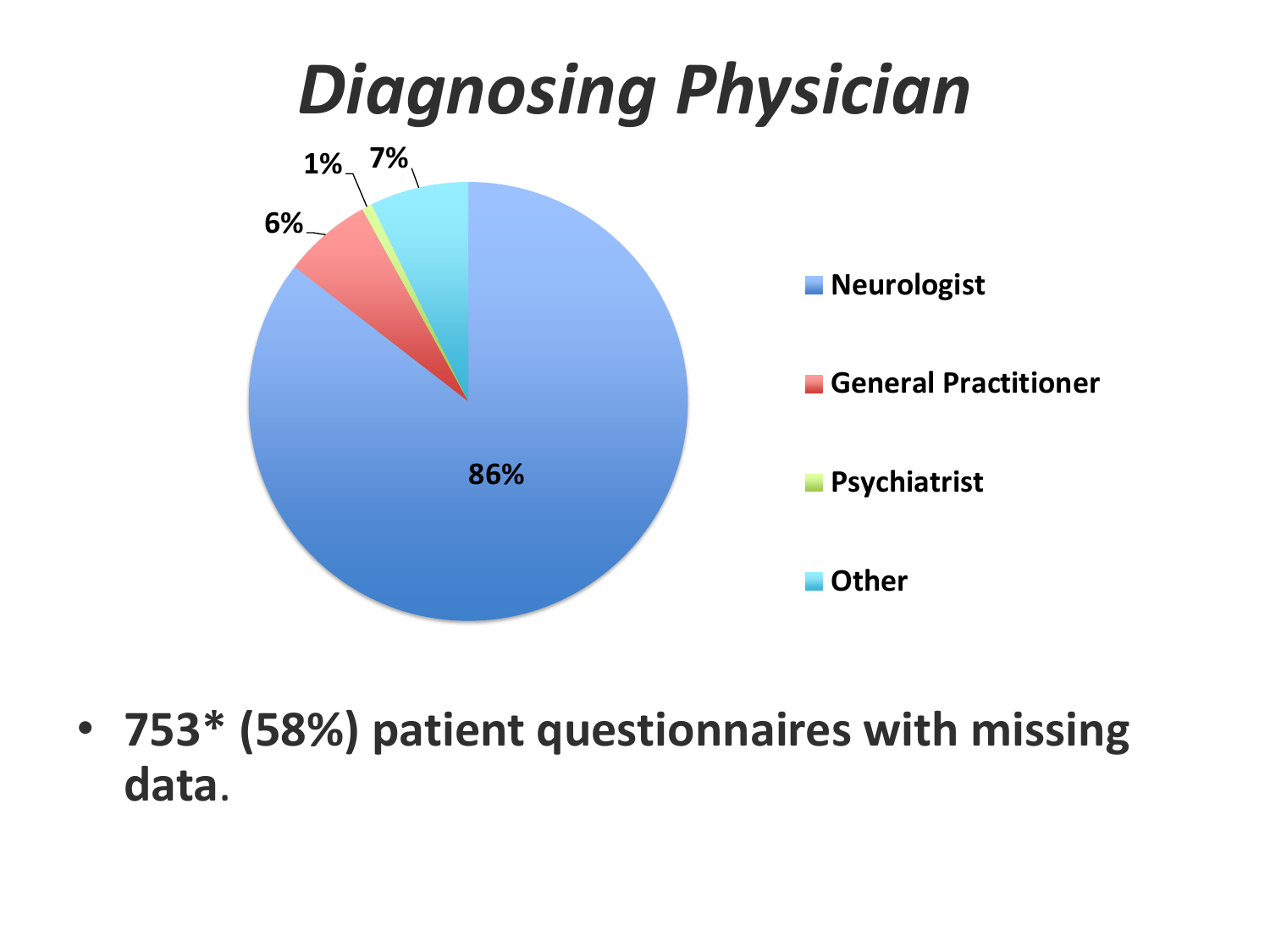# *Autopsy Information*

• **Was an Autopsy performed?**



• **30\* (2%) patient questionnaires with missing data.**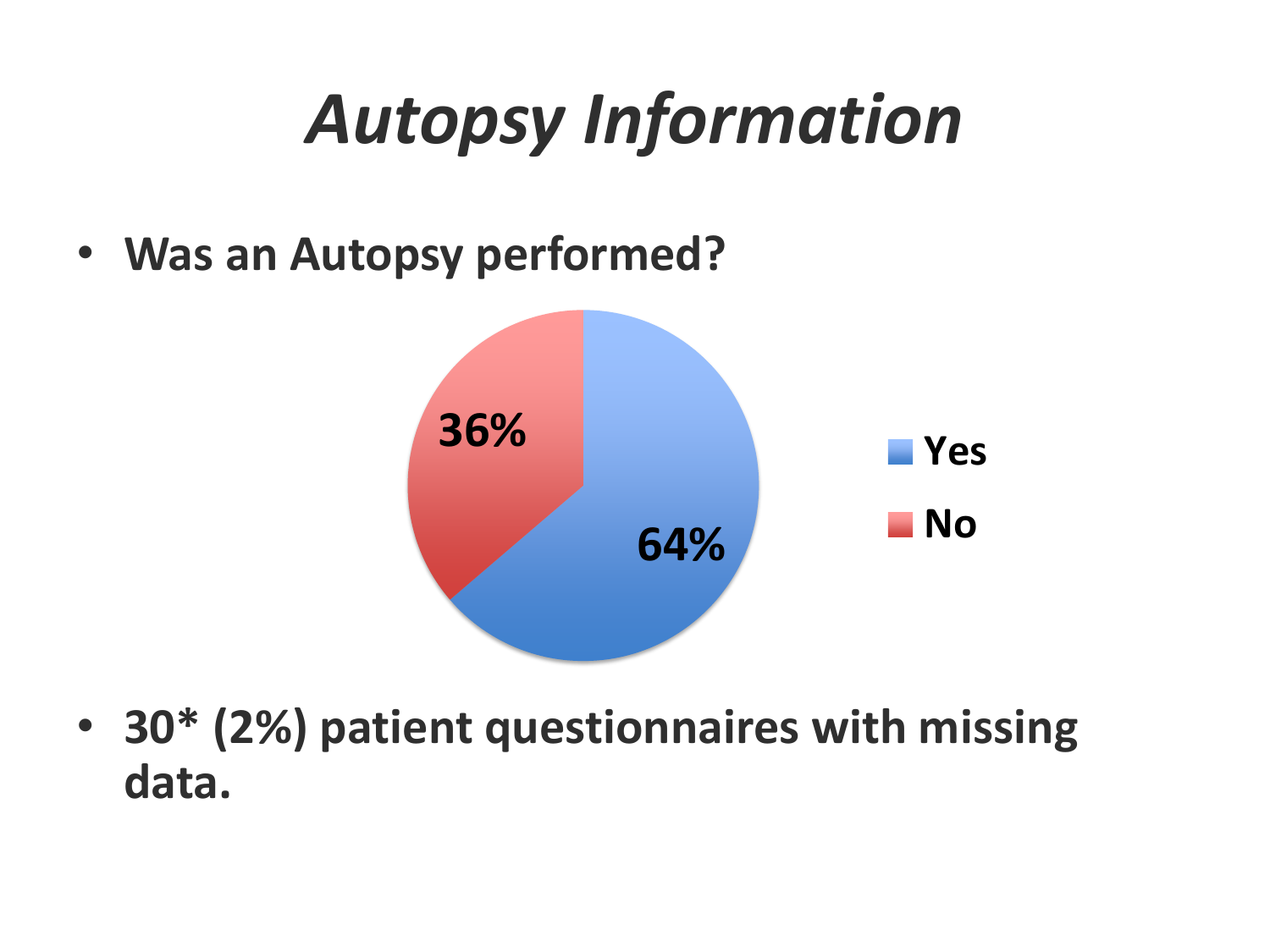# *CJD/Prion Disease Confirmed*

• **From Autopsy (813 Patients), was CJD or Other Prion Disease Confirmed?**



• **35\* (4%) patient questionnaires with missing data**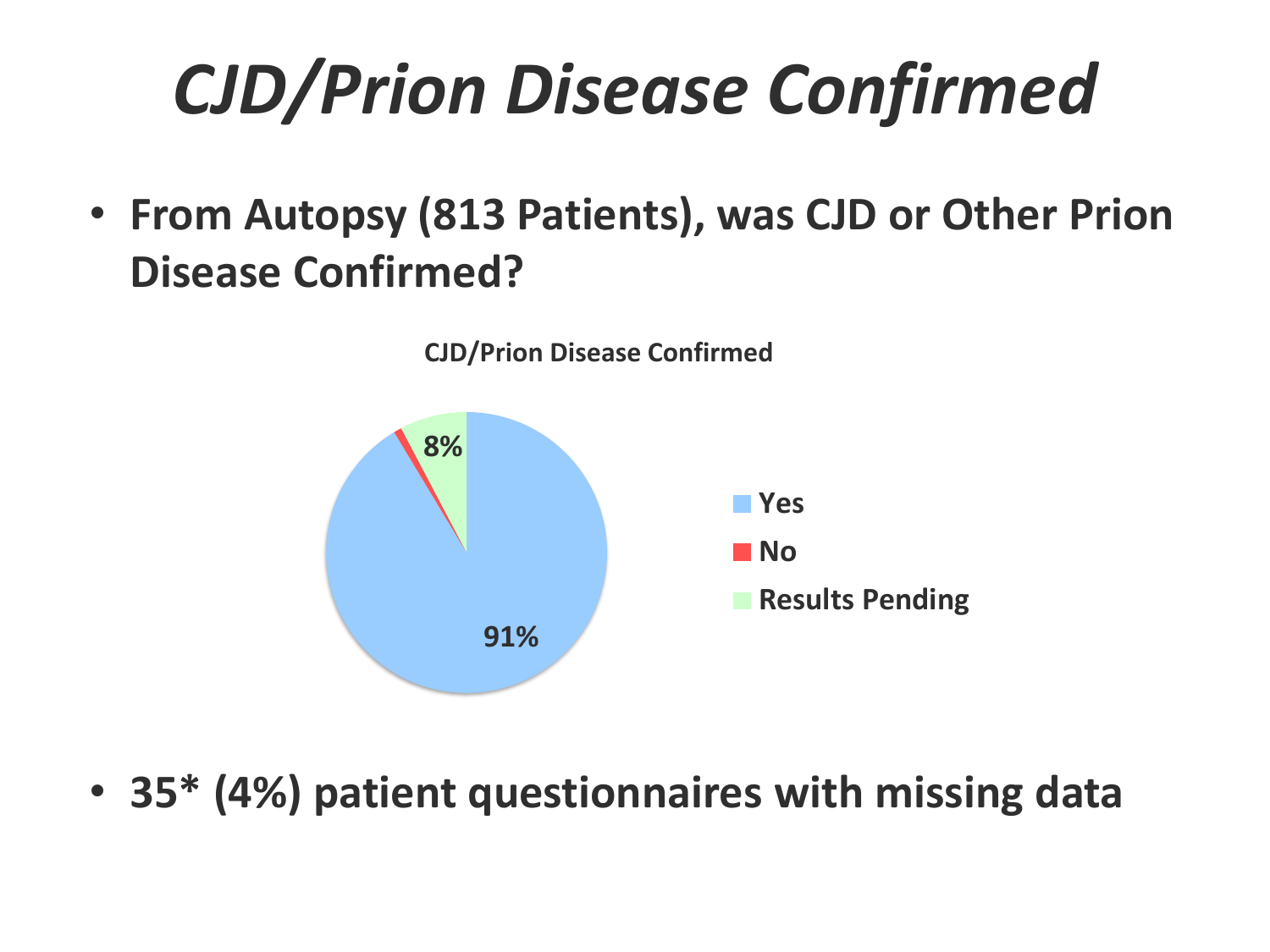#### *Type of CJD/Prion disease confirmed (Out of 711)*



#### **Type of CJD/Prion disease confirmed**

- **Sporadic**
- Genetic (hereditary)
- **Iatrogenic Acquired**
- **Variant**
- Gerstmann-Straussler-Scheinker
- Fatal Familial Insomnia
- Sporadic Fatal Insomnia
- **PSPr (New Disease)**
- **Final Report Pending**

| <b>Fatal Familial Insomnia</b> | $1.1\%$ |
|--------------------------------|---------|
| Gerstmann-Straussler-Scheinker | 1.14%   |
| latrogenic (Acquired)          | 0.1%    |
| <b>PsPr</b>                    | 0.3%    |
| <b>Sporadic Fatal Insomnia</b> | 1.0%    |
| <b>Variant</b>                 | 0.6%    |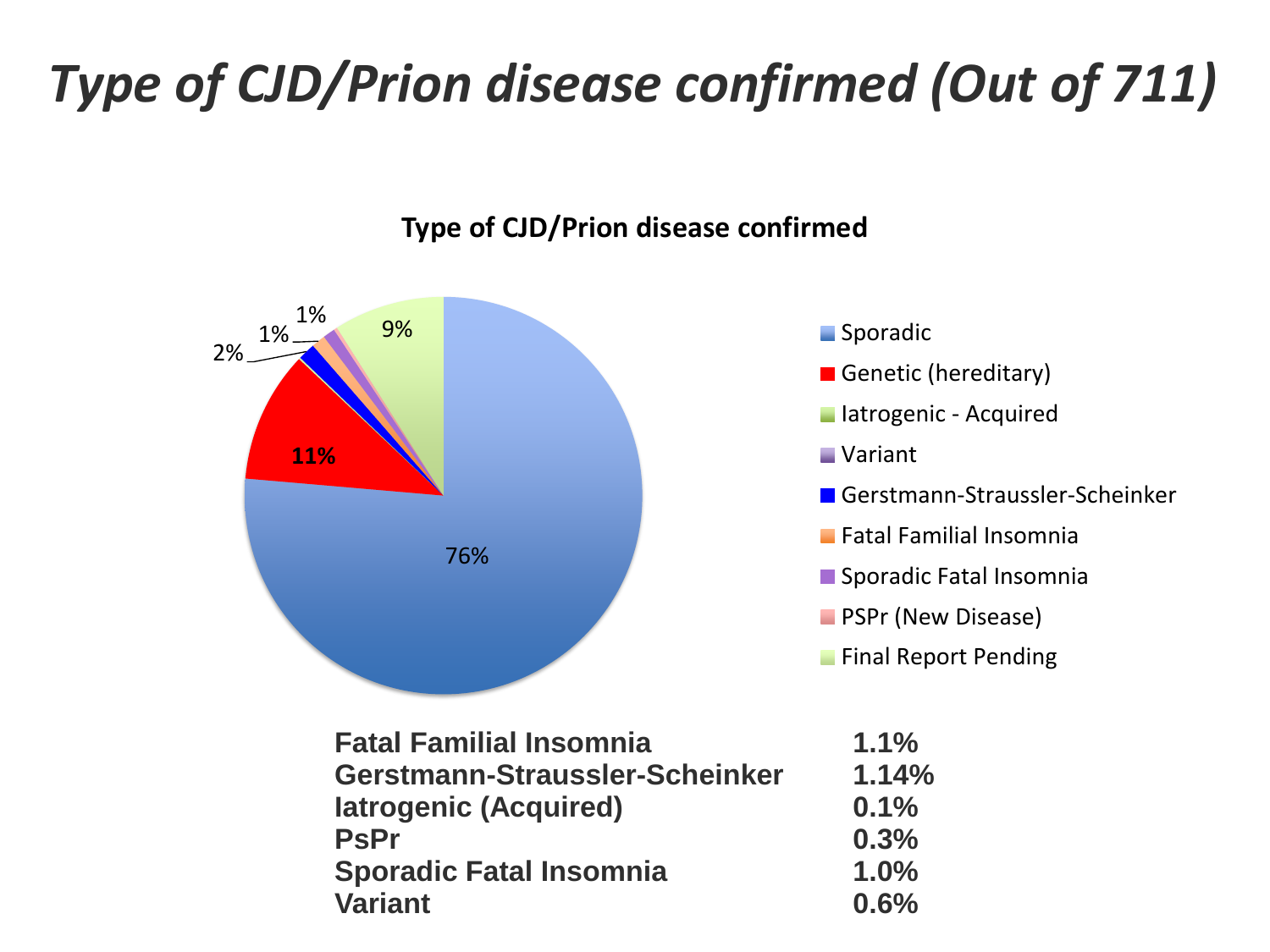# *Autopsy Referral to NPDPSC*

• **Of the 813 patients**



• **241\* (30%) patient questionnaires with missing data.**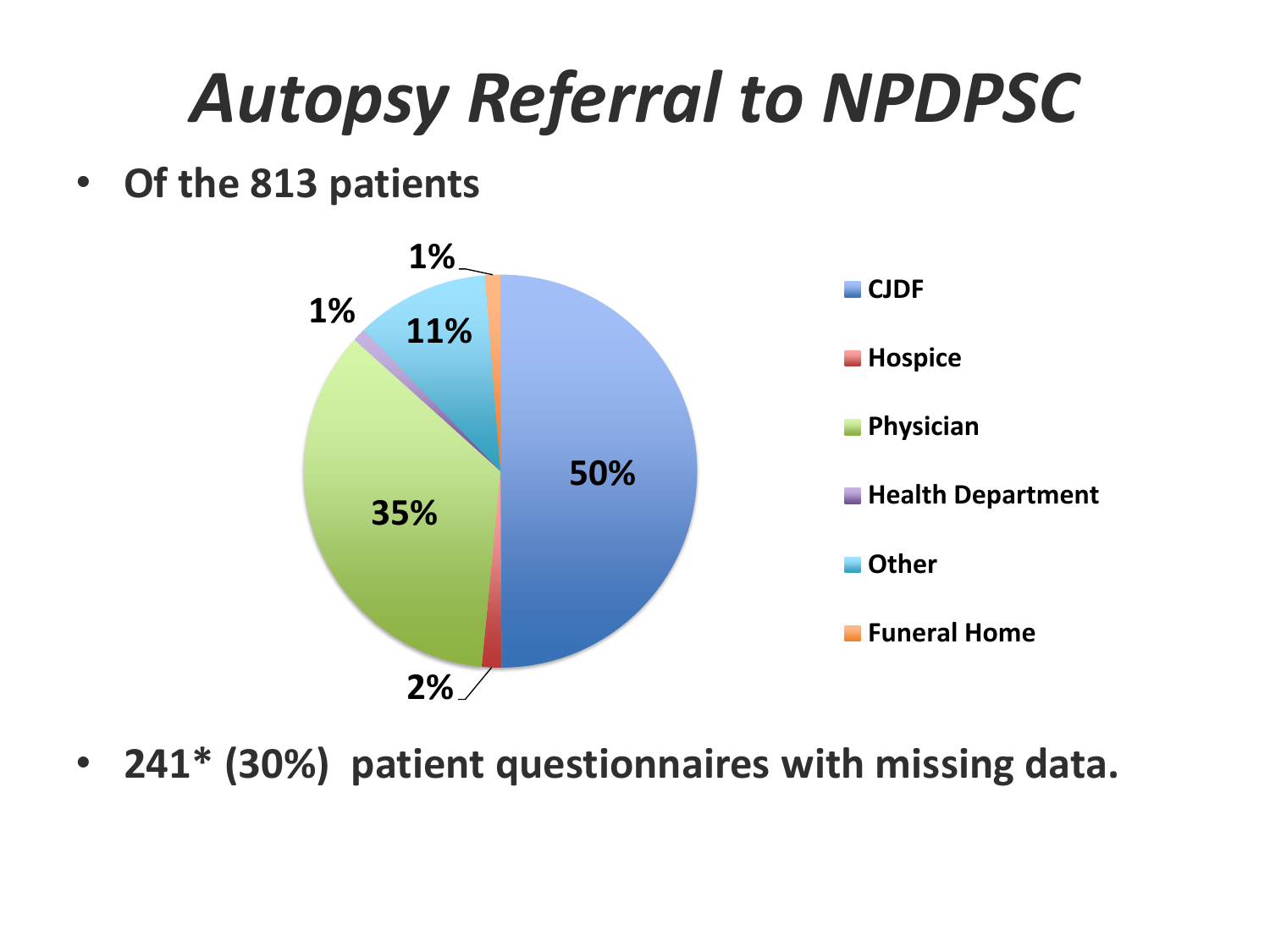# *Physician Information*

• **Was the Physician ….**

| <b>Informed about CJD</b>     | 707 (54%) |
|-------------------------------|-----------|
| Informed about CJD Foundation | 289 (22%) |
| <b>Informed about NPDPSC</b>  | 323 (25%) |
| <b>Compassionate</b>          | 754 (58%) |
| <b>Recommended</b>            | 907 (70%) |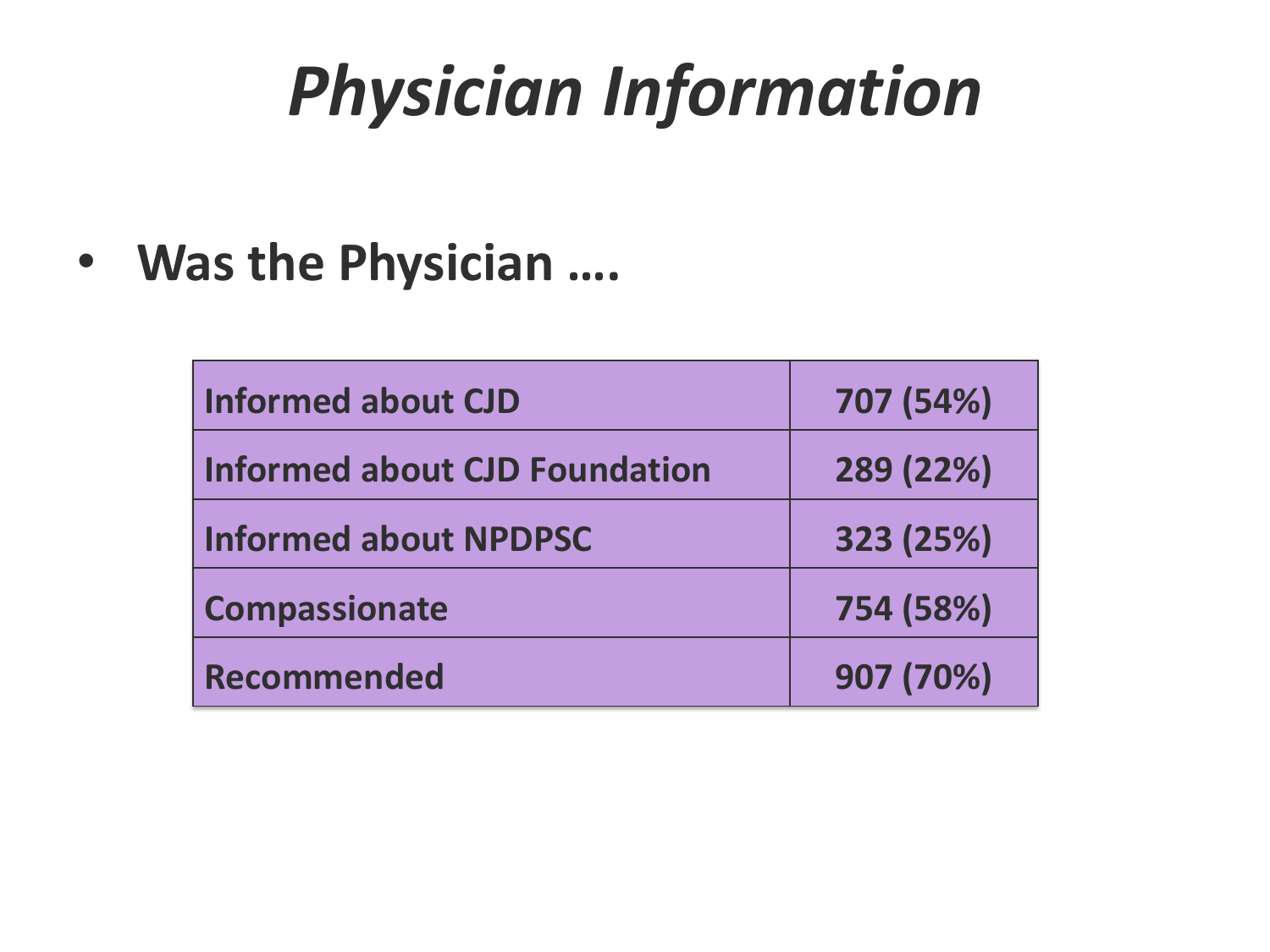# *CJD Listed On The Death Certificate*

• **Of 1304 patients**



• **\*349 (27%) patient questionnaires with missing data.**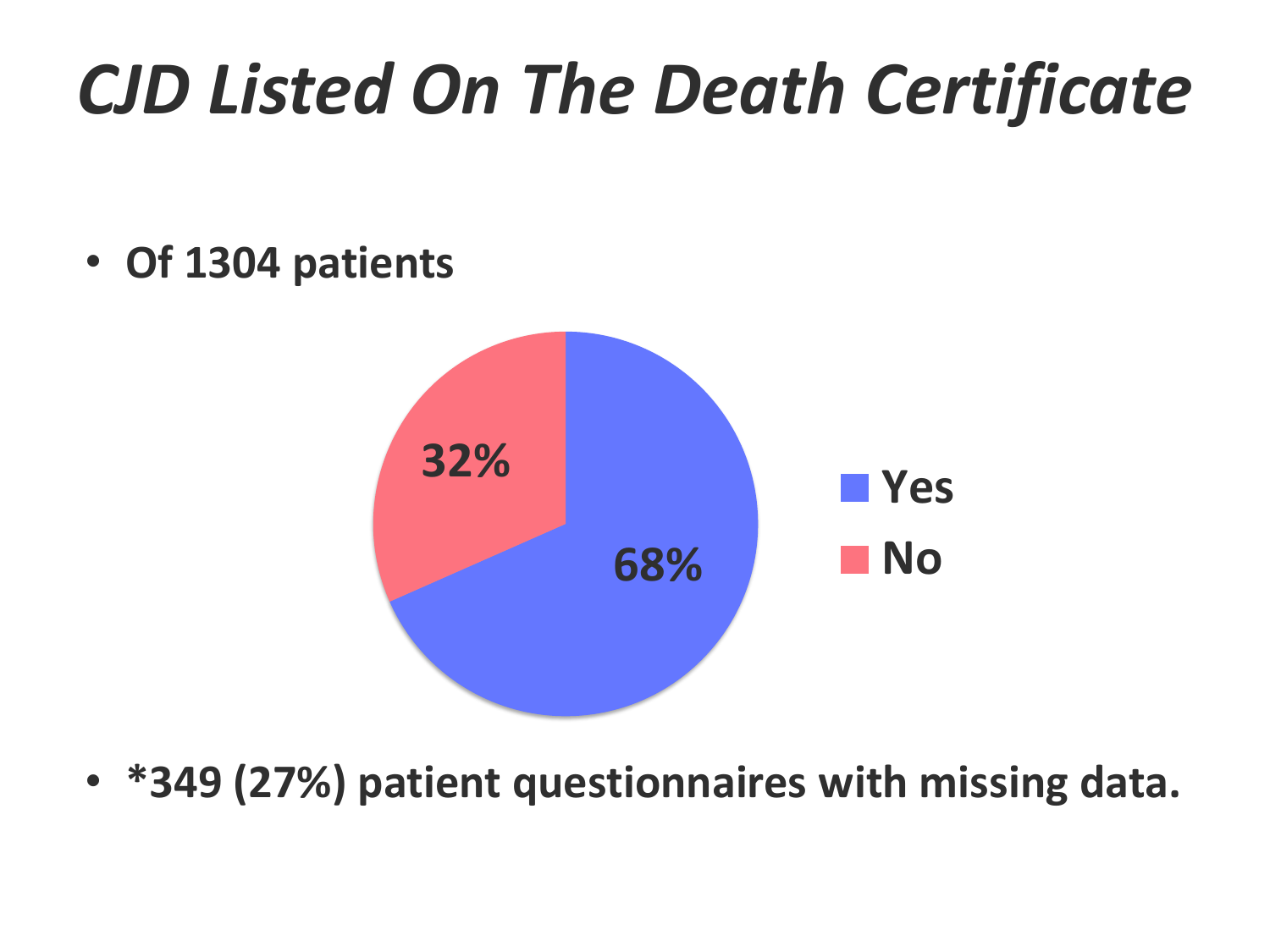#### *Food Consumption and Animal Exposure (1304)*

#### **Patients Who Consumed Beef**



\* 112 (9%) patient questionnaires with missing data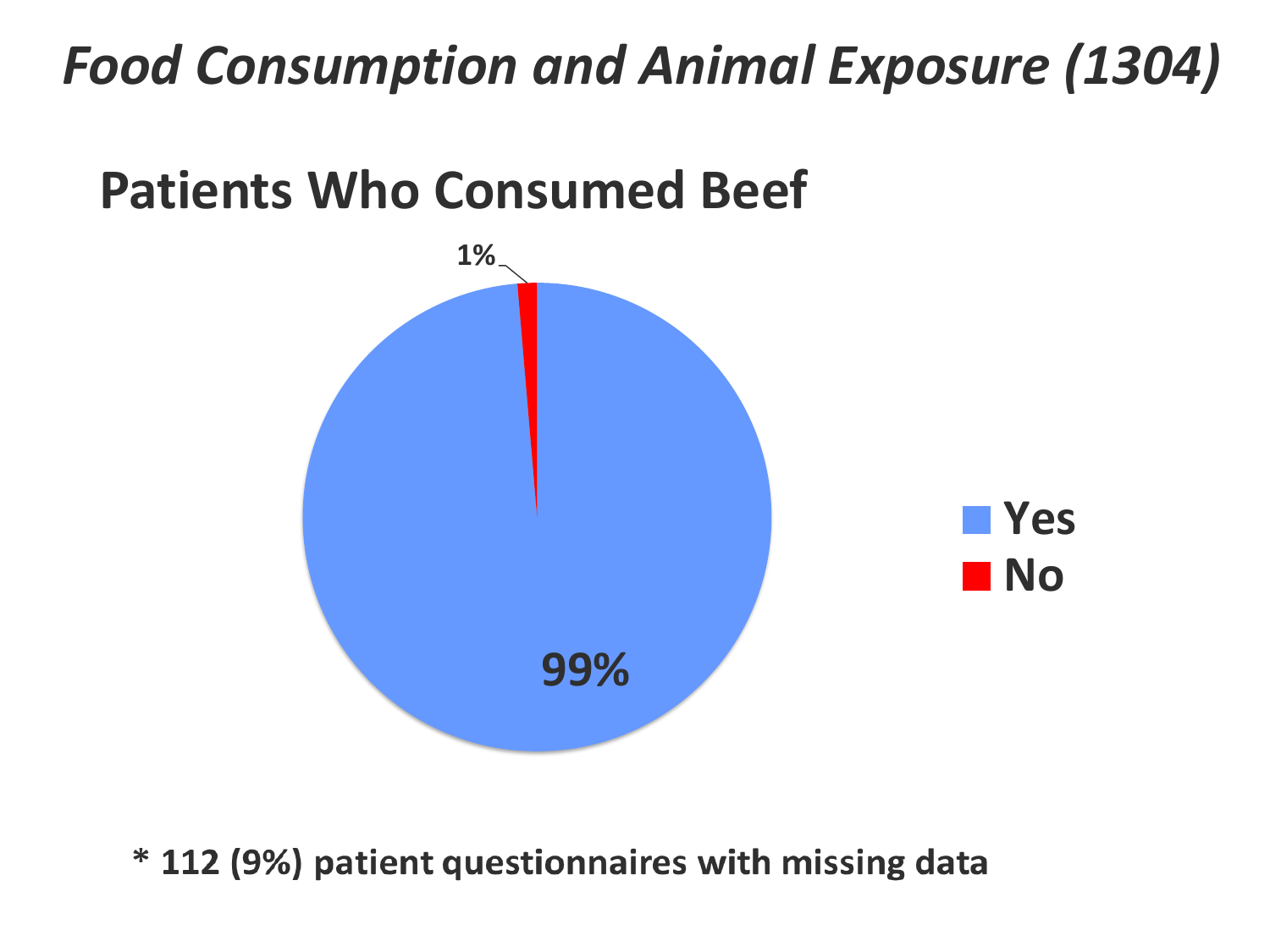#### *Food Consumption and Animal Exposure (1304)*

#### **Patients who consumed deer/elk**



• **\* 195 (15%) patient questionnaires with missing data**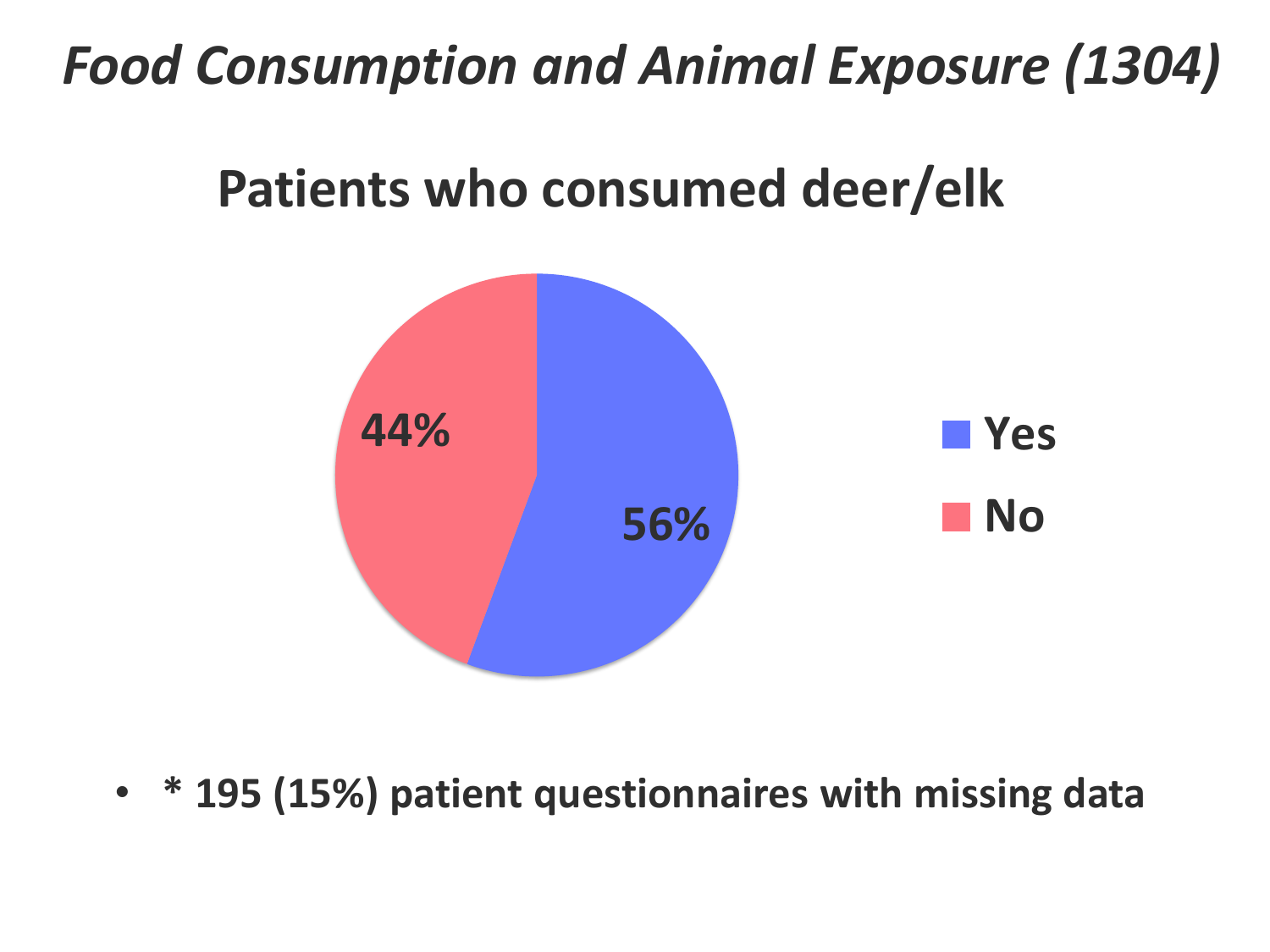### *Travel Outside the US*

| <b>Yes</b> | 715 (61%) |
|------------|-----------|
| No         | 450 (39%) |

**\* 139 (11%) patient questionnaires with missing data**

| <b>Travel to:</b>     | No. (%)   |
|-----------------------|-----------|
| <b>United Kingdom</b> | 241 (18%) |
| Japan                 | 49 (4%)   |
| <b>Eastern Europe</b> | 112 (9%)  |
| <b>France</b>         | 143 (11%) |
| <b>Canada</b>         | 219 (17%) |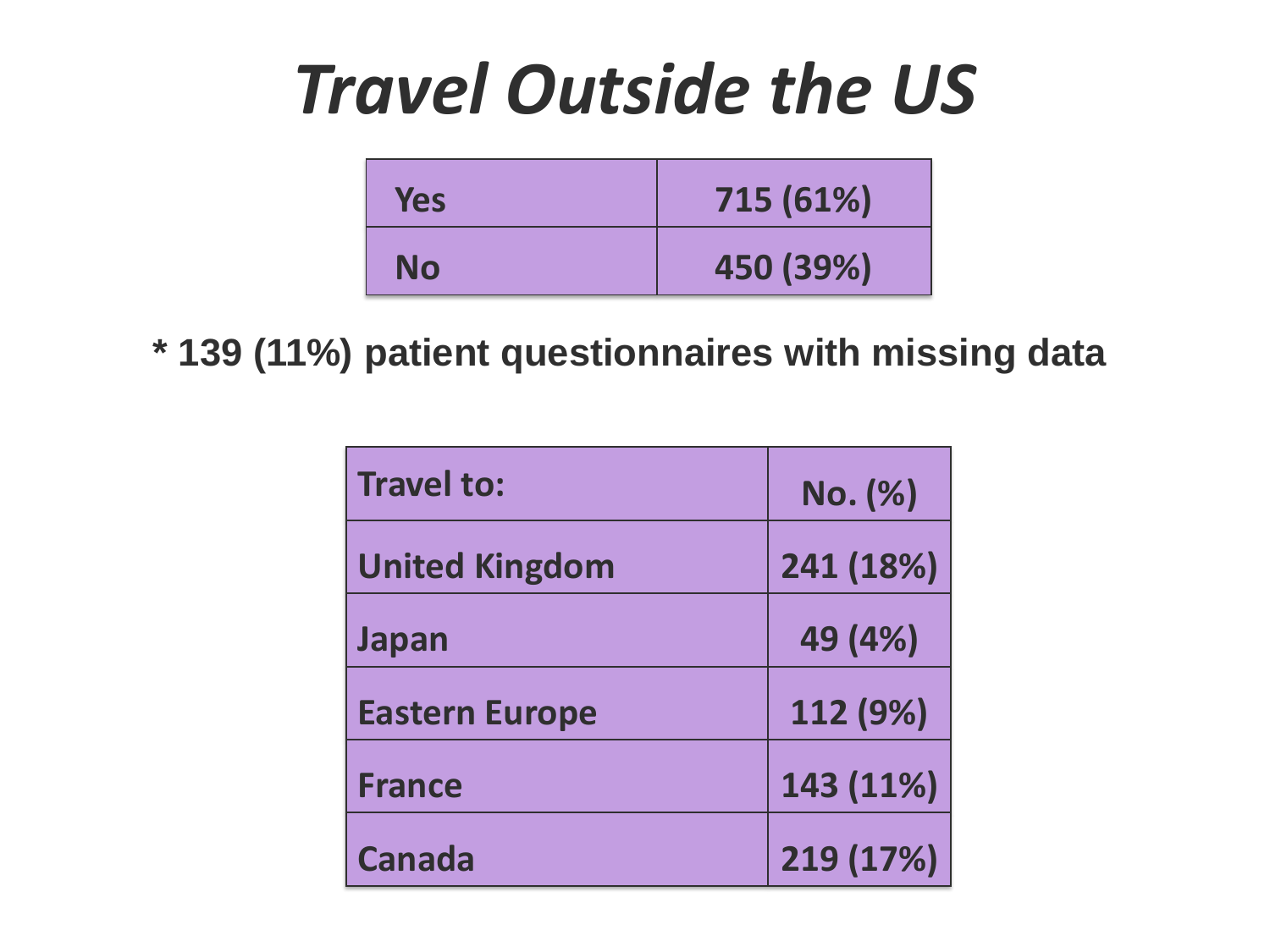#### *Surgery and Tissue/Organ Transplant History*

• **Type of Organ Transplant**

|                | No. |
|----------------|-----|
| <b>Liver</b>   |     |
| <b>Corneal</b> |     |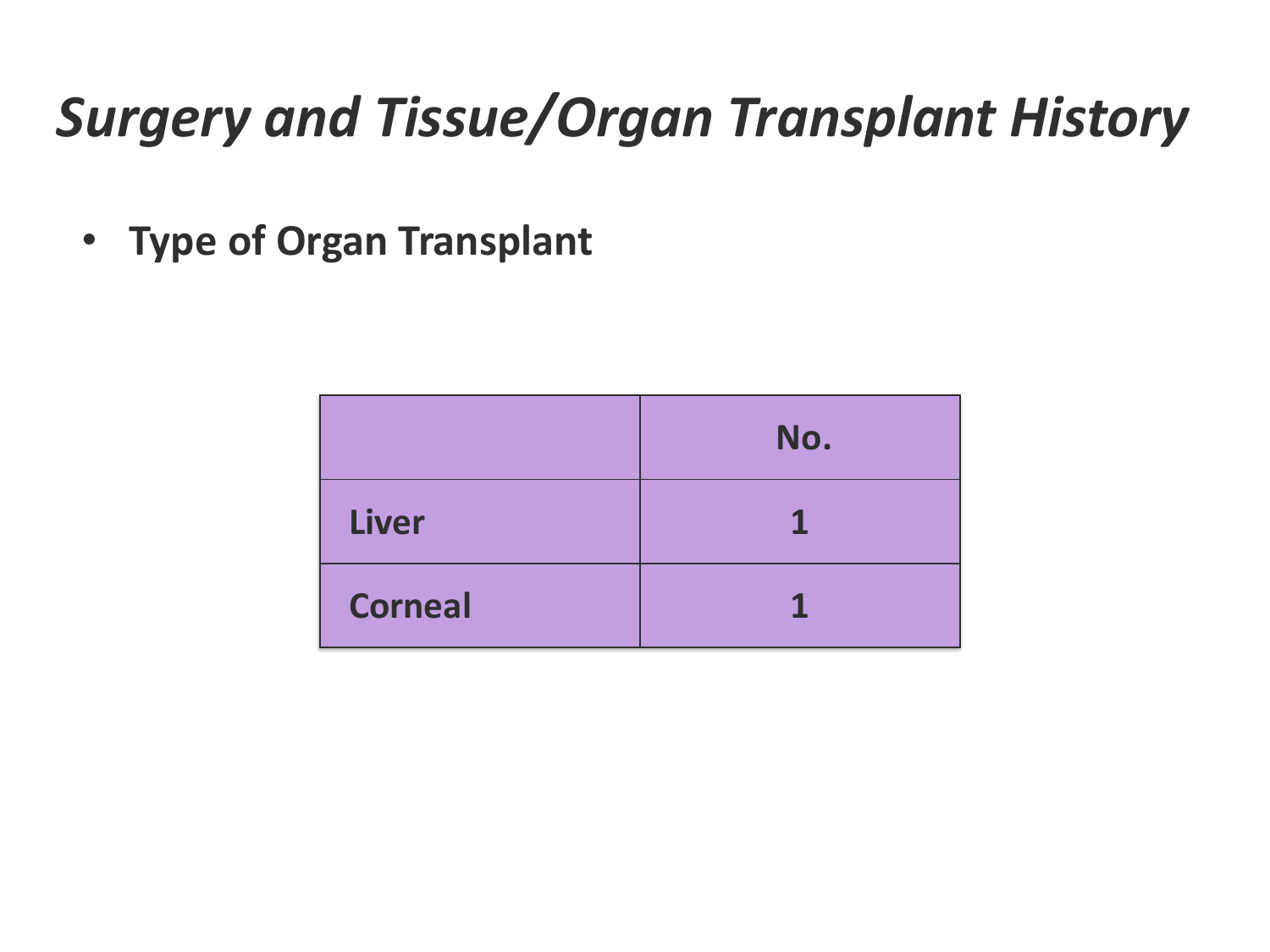# *Medical procedures*

• **Medical Procedures of Interest**

| <b>Gastric (Upper GI)</b> | 45 (3%)   |
|---------------------------|-----------|
| <b>Endoscopy</b>          | 165 (13%) |
| <b>Colonoscopy</b>        | 435 (33%) |
| <b>Other</b>              | 69 (5%)   |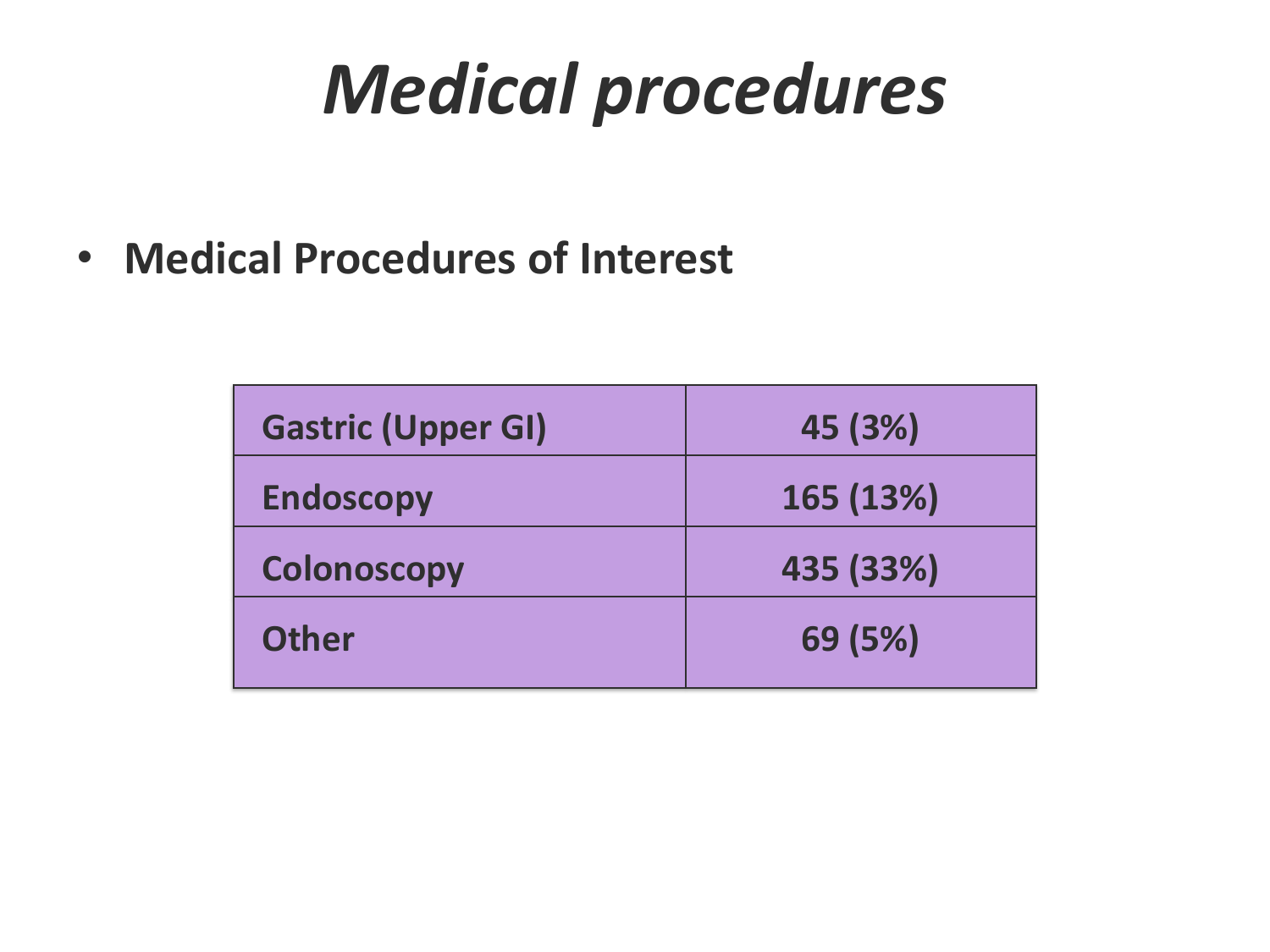#### *Other Medical Procedures*

| <b>Spinal tap (other than for CJD</b><br>diagnosis) | 141 (11%) |
|-----------------------------------------------------|-----------|
| <b>Conditions associated with the</b><br>thyroid    | 180 (14%) |
| <b>Blood donor</b>                                  | 383 (29%) |
| <b>Blood recipient</b>                              | 106 (8%)  |
| <b>Transfusion of albumin or</b><br>Immunoglobulin  | 27(2%)    |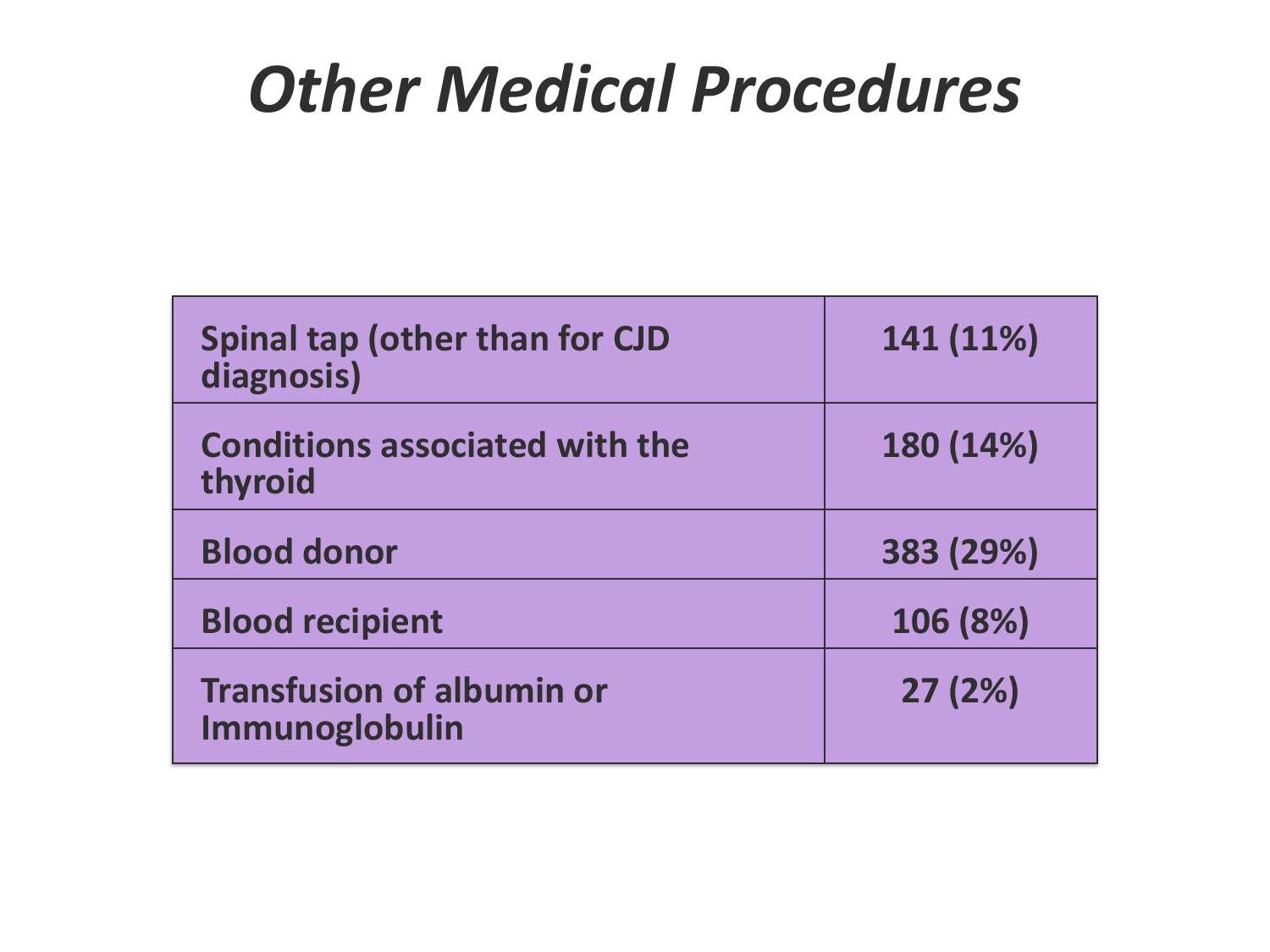#### *Of Possible Interest*

| <b>Dental surgery</b> | 783 (60%) |
|-----------------------|-----------|
| <b>Eye surgery</b>    | 265 (20%) |
| <b>Contact lenses</b> | 192 (15%) |
| <b>Eye drops</b>      | 424 (33%) |
| <b>HGH treatment</b>  | 13 (1%)   |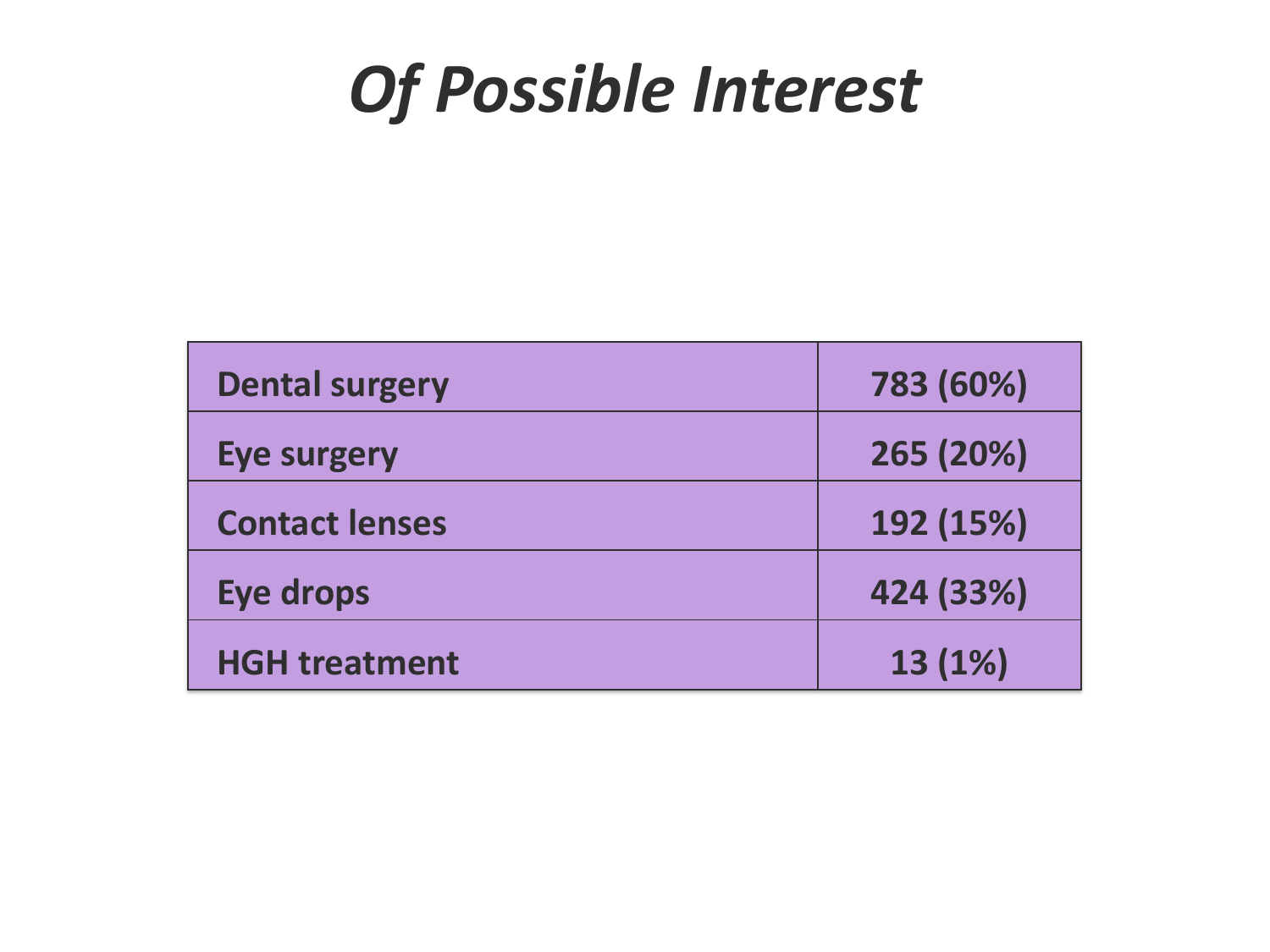### *Of Possible Interest*

| <b>Hormone replacement therapy</b><br>Females (out of 603) | 116 (19%) |
|------------------------------------------------------------|-----------|
| Unknown                                                    | 63 (10%)  |
| <b>Blank/No</b>                                            | 424 (70%) |
| <b>Homeopathic/herbal therapy</b>                          | 67 (5%)   |
| <b>IV drug use</b>                                         | 35 (3%)   |
| <b>Acupuncture</b>                                         | 72 (6%)   |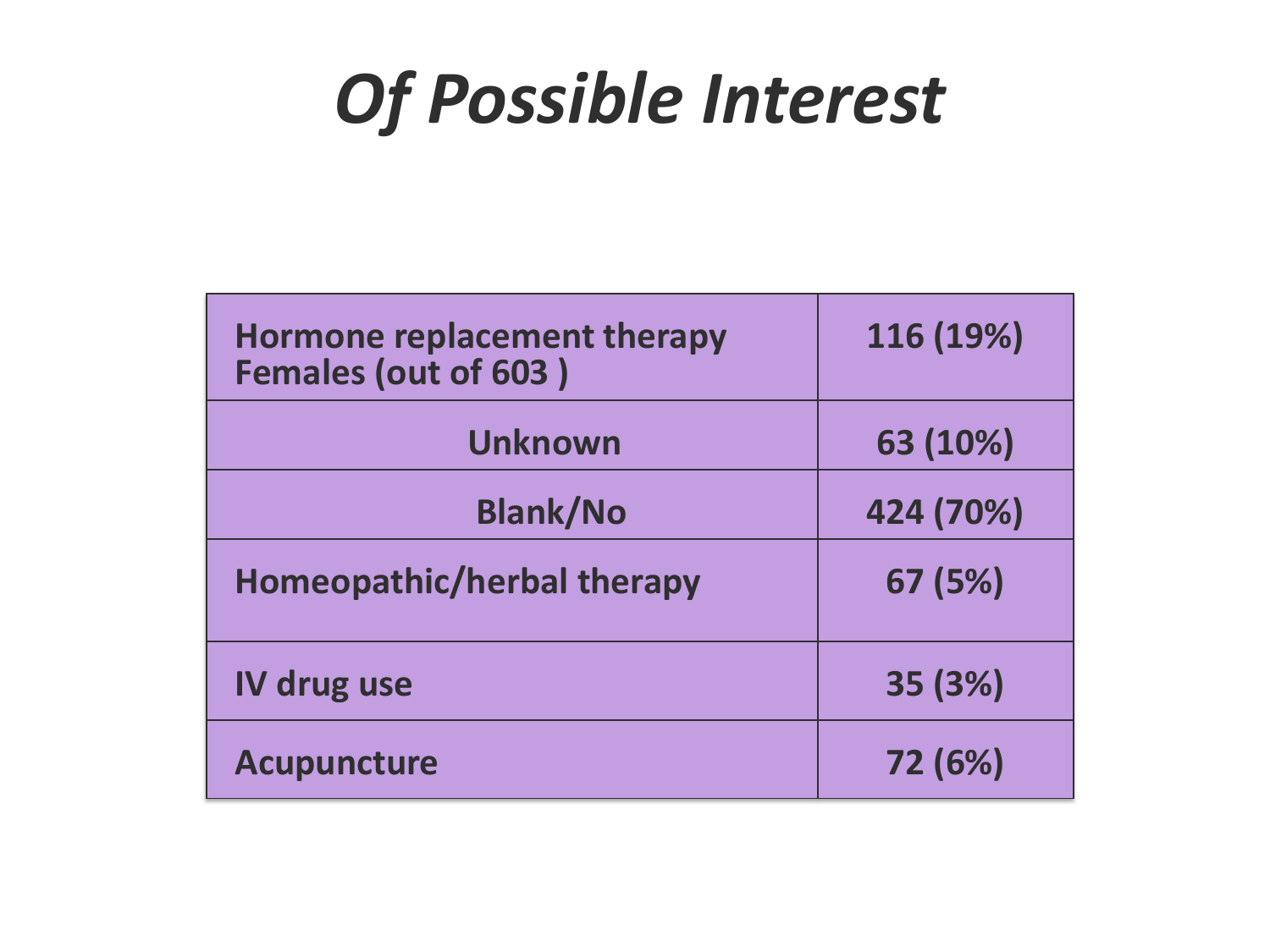### *Of Possible Interest*

| <b>Vaccinations/Injections</b> | 405 (31%) |
|--------------------------------|-----------|
| <b>Tattoos</b>                 | 72 (6%)   |
| <b>Piercings</b>               | 367 (28%) |